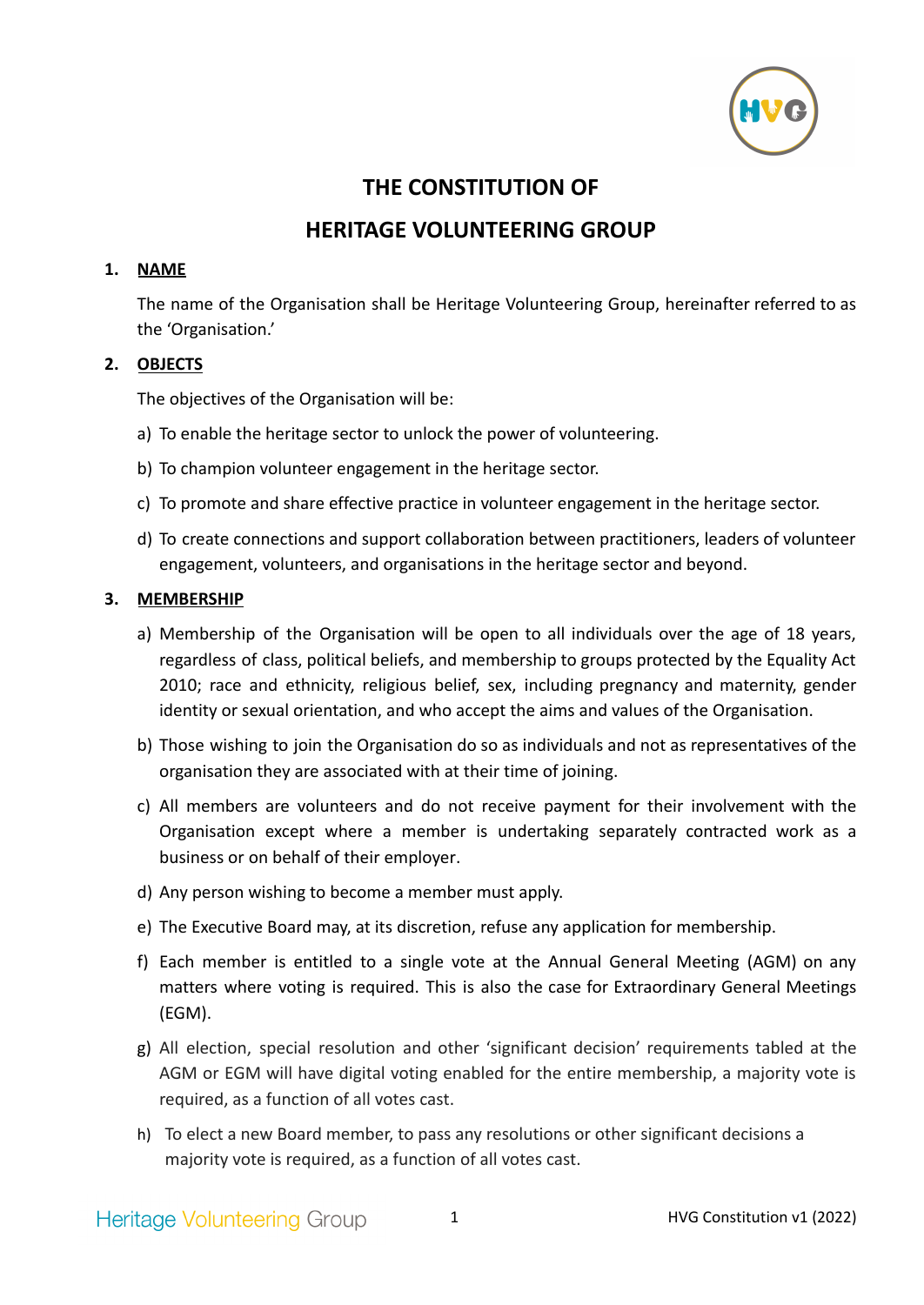

- i) Any member wishing to withdraw their membership must notify the Organisation of their decision.
- j) Membership may be removed if the Organisation is unable to maintain contact with a member. It is the member's responsibility to keep contact details up to date.
- k) The Executive Board retains the right to remove membership from any member not seen to be adhering to the aims and values of the Organisation.
- l) Any decision to remove a member seen not to be adhering to the aims and values of the Organisation will be made by a vote of the Executive Board. In the event of a tied vote, the Chair's decision will be final.

# **4. EXECUTIVE BOARD**

- a) The policy and management of the affairs of the Organisation shall be directed by an Executive Board which shall meet not less than three times a year.
- b) Any member of the Executive Board attending fewer than two Executive Board meetings in a twelve-month period will be asked to resign.
- c) The Executive Board are responsible for all decision-making within the Organisation and for appointing members to the Advisory Group (see section 5) and establishing Working Groups as required (see section 6 )
- d) The Executive Board shall consist of up to 10 members these may include, but not be limited to, a Chair, Vice Chair, Secretary, Treasurer, Membership Executive, Communications Executive, Events Executive and two non-portfolio positions.
- e) The members of the Executive Board shall be elected at the AGM of the Organisation.
- f) Anyone wishing to stand for election as an Executive Board member should be a member of the Organisation with the exception of those the Executive Board chooses to co-opt.
- g) Executive Board members of the Organisation are elected to office for a three-year period and may stand for a maximum of two consecutive terms of office.
- h) Any member of the Executive Board must notify the Chair of their decision to vacate their position. In doing so, they may retain their membership of the Organisation.
- i) Where an Executive Board Member vacates their position during a term of office, the Executive Board reserves the right to co-opt a replacement for the period up until the subsequent AGM.
- j) Any casual vacancy on the Executive Board may be filled by a majority vote of the Board.
- k) Any person co-opted to fill a casual vacancy shall hold office until the subsequent AGM and shall be eligible for election at that meeting.
- l) Should the Executive Board wish, they may co-opt up to two non HVG members to the Executive Board, where the skills of those individuals are deemed necessary to the success of the Organisation.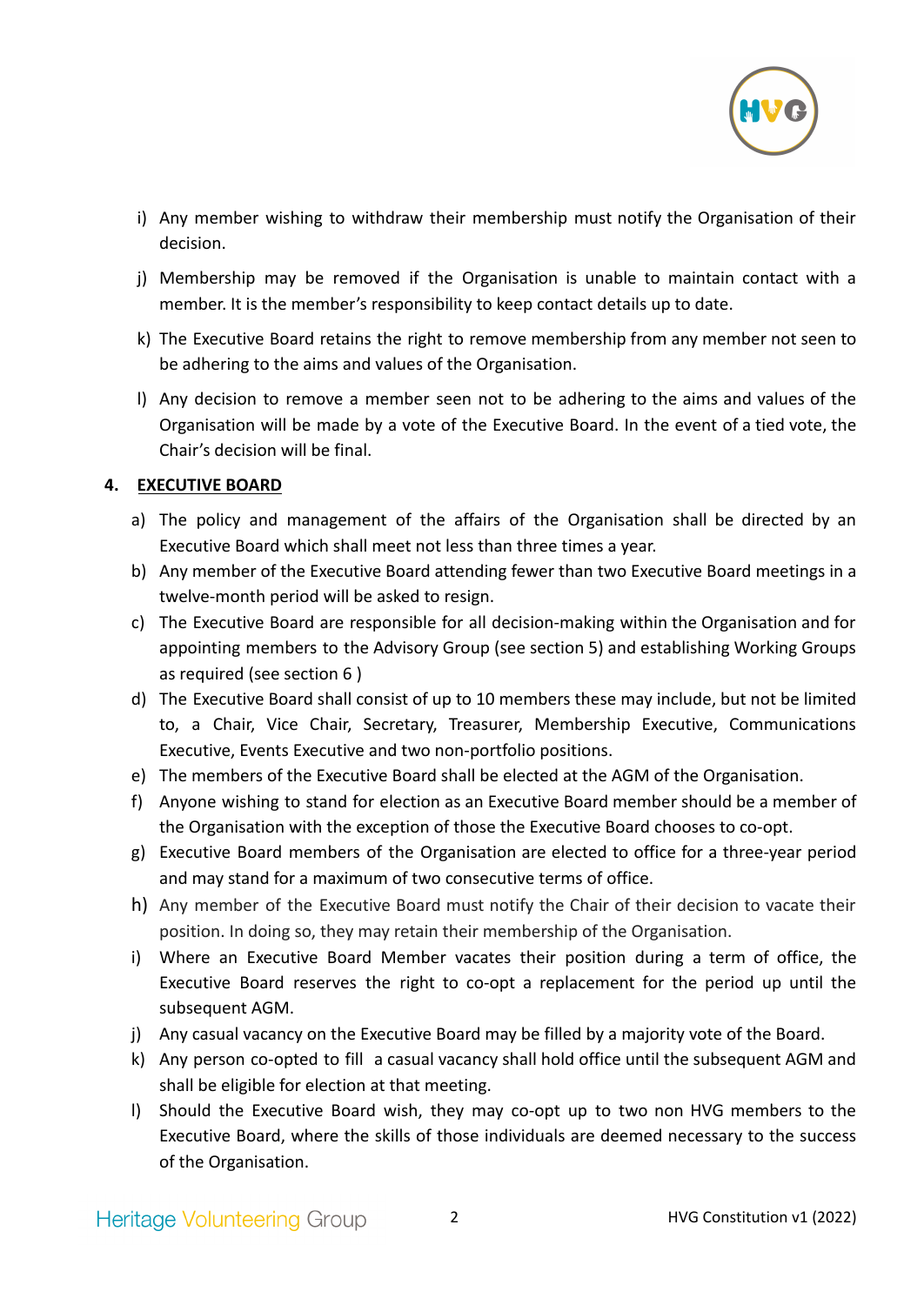

- m) Co-opted Executive Board members are co-opted for one year and may participate for two consecutive terms of office equating 2 years Executive Board membership.
- n) Co-opted Executive Board Members have the same rights as other Executive Board members.
- o) Executive Board members who have stood down may stand for re-election to the Executive Board after a period of one year.
- p) When an Executive Board member steps down from the Executive Board they may join the Advisory Group for a further three terms of office in line with item 5i.

## **5. ADVISORY GROUP**

- a) Advice and support for delivering the work of the Organisation is provided by the Advisory Group.
- b) Advisory Group members will be appointed by the Executive Board for a period of two years and may be reappointed for three terms of office.
- c) The Advisory Group will meet with the Executive Board not less than two times a year. This meeting will be known as the "Advisory Group Meeting."
- d) If an Advisory Group Member does not attend a meeting in a twelve-month period, they will be asked to resign.
- e) Advisory Group Members have no decision-making powers and are not responsible for the running or management of the Organisation.
- f) Advisory Group Members may advise the Executive Board and support any work deemed necessary but may not set up new projects or work in their own right.
- g) The Advisory Group will consist of not more than 15 members, excluding Executive Board members.
- h) A minimum of eight positions on the Advisory Board must be filled by members of the Organisation.
- i) Where Executive Board members step down an additional three positions may be made available on the Advisory Group to accommodate them, giving a maximum of 18 Advisory Group members.
- j) The Executive Board may co-opt up to a maximum of four Advisory Group Members, where the total number of Advisory Group members does not exceed 15, excluding Executive Board members, or 18 where former Executive Board members have stepped into the Advisory Group in line with clause 5i.
- k) Co-opted Advisory Group members are co-opted for one year and may participate for two terms of office and have the same rights as Advisory Group members.
- l) Co-opted Advisory Group members may become members of the Organisation at any time during their term of office. In so doing, they will vacate their Co-opted position and take up a position of Advisory Group member in line with clause 5h.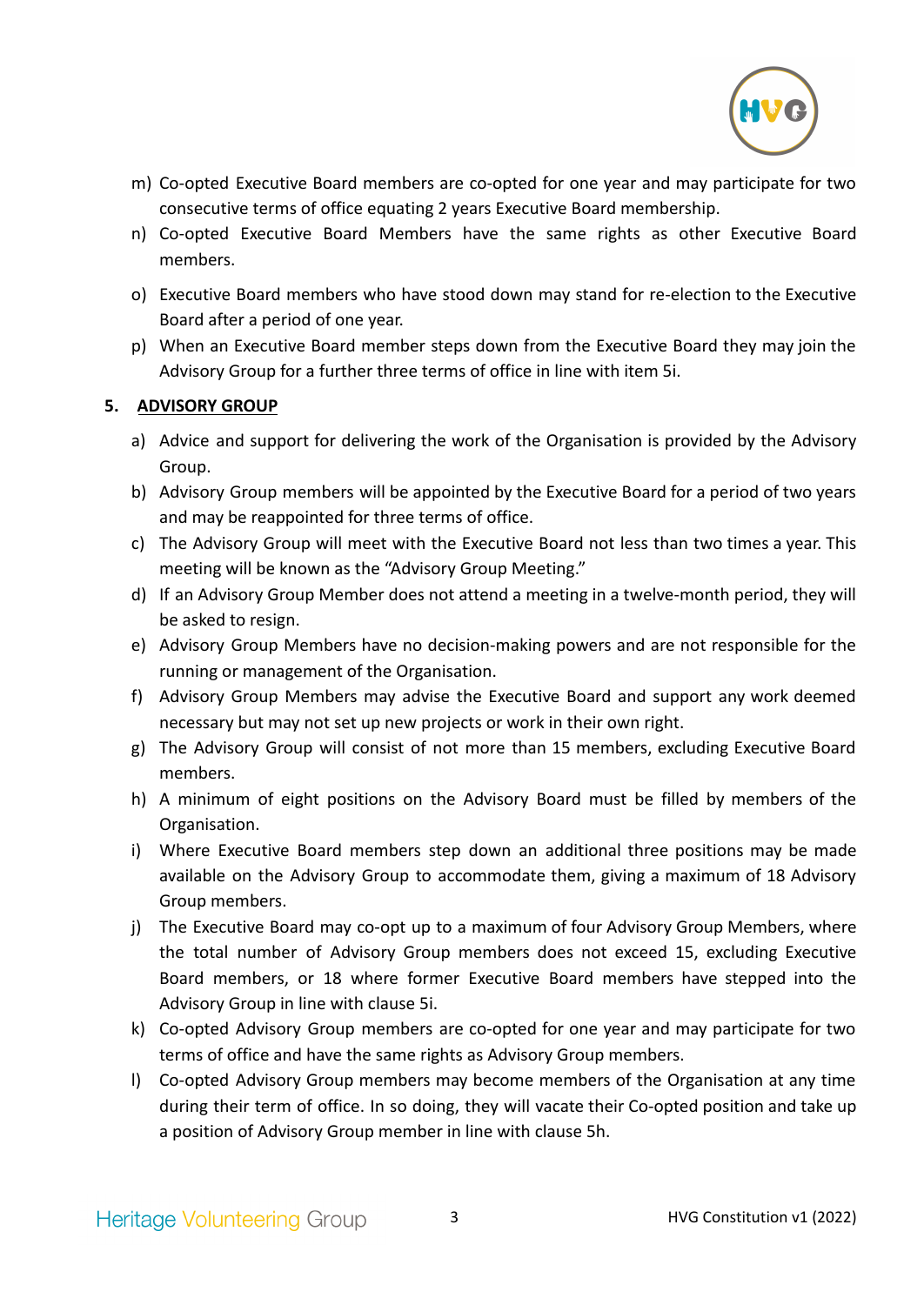

- m) Where the Executive Board deems it beneficial to the Organisation, they may invite non-Advisory Group members to attend a meeting in the capacity of an Observer. Observers are not able to participate in decision-making processes.
- n) Advisory Group Members who have stood down may stand for reappointment to the Advisory Group after a period of one year.

#### **6. WORKING GROUPS**

- a) The Chair and other Executive Board Members shall be ex-officio members of any Working Groups of the Organisation.
- b) Members of the Executive Board may establish a Working Group to support any work deemed necessary.
- c) The Executive Board shall determine terms of reference, powers, duration, and composition.
- d) Each Working Group will have a designated member of the Executive Board that is responsible for their management and final decision-making.
- e) Working Groups may be comprised of members of the Executive Board, Advisory Group, or wider membership of the Organisation.
- f) Executive Board members may co-opt, to any Working Group, non-members of the Organisation, where the skills they possess are deemed of benefit to the work being undertaken.
- g) Updates from Working Groups should be provided at Executive Board Meetings.
- h) Working Groups should be dissolved by agreement by the Executive Board by vote. Where there is a tie, the Chair's decision will be final.

#### **7. MEETINGS OF THE ORGANISATION**

- a) The AGM shall be held within sixteen months of the preceding AGM. Ten working days' notice will be given to members in writing.
- b) The AGM will transact the following business:
	- 1. Minutes of the previous AGM.
	- 2. Consideration of the annual report provided by the Executive Board.
	- 3. Consideration of the annual statement of accounts.
	- 4. Election of Executive Board members.
	- 5. Appointment of Advisory Group members.
	- 6. Appointment of Independent Examiners of Accounts, where applicable.
	- 7. Any other competent business.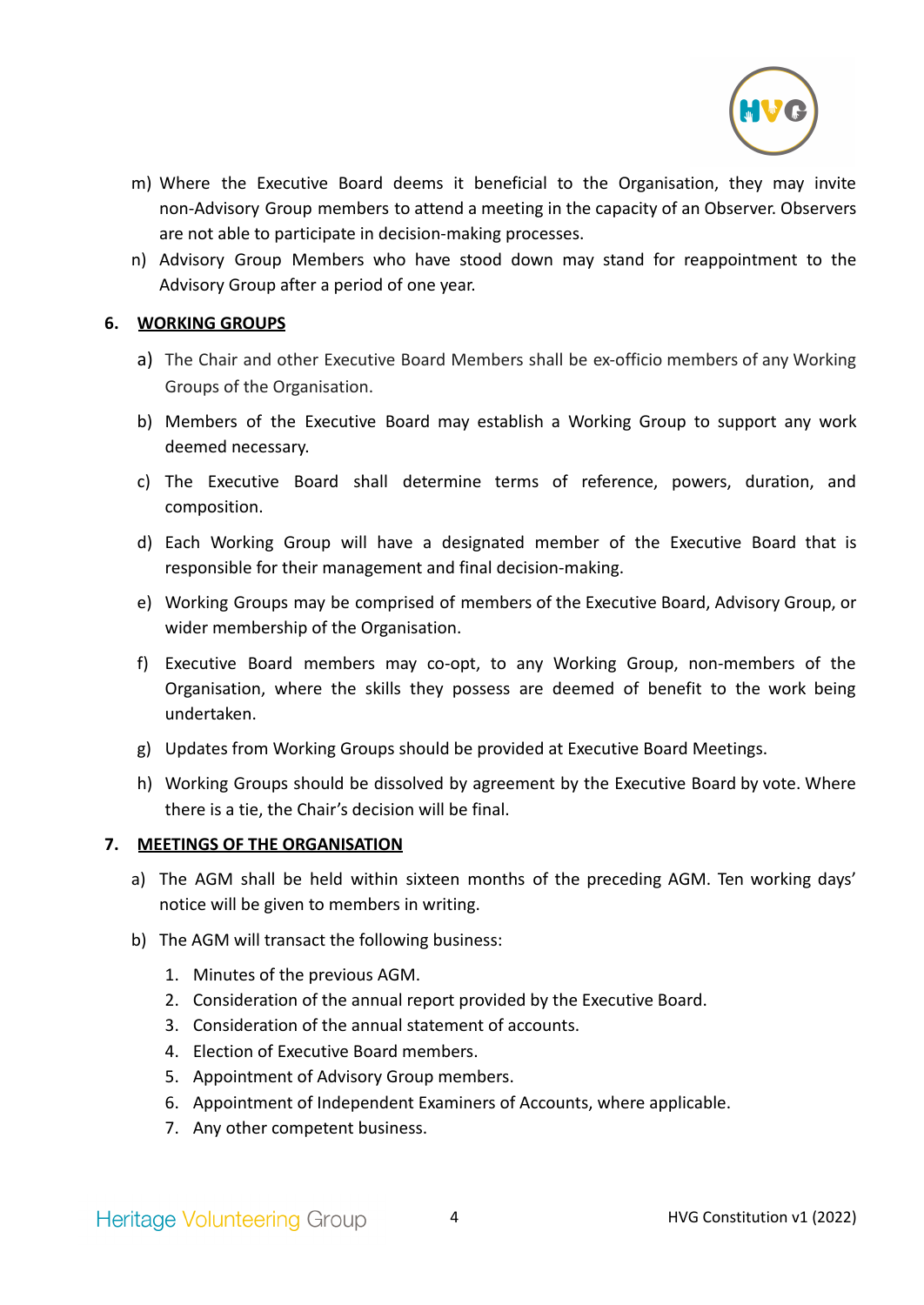

- c) The Chair of the Organisation may at any time, at their discretion, and shall, within 15 working days of receiving a written request by not less than 25 members having the power to vote and giving reason for the request, call an EGM for the purpose of altering the Constitution or of considering any matter which may be referred to them by the Executive Board for any other purpose. The proposed changes to the Constitution, or other matters to be considered at this EGM, shall be distributed in writing to the membership at least ten working days prior to the date of the EGM.
- d) The Executive Board may choose to invite individuals to attend Executive Board meetings in a non-voting, "Observer" capacity as it deems fit.

#### **8. RULES FOR MEETINGS**

- a) The Executive Board will be quorate when a minimum of 50% of its members are present, including either the Chair or the Vice Chair.
- b) The Advisory Group will be quorate when 33% of its members are present including a minimum of three members of the Executive Board, one of which should be the Chair or Vice Chair.
- c) Unless otherwise specified in this Constitution, all questions arising at any meeting shall be decided by a simple majority of those entitled to vote. In the event of a tie, the Chair has the casting vote.
- d) The minutes of all meetings shall contain a record of all proceedings, resolutions, and decisions.

#### **10. FINANCE**

- a) Revenue shall be raised by the Executive Board through events, funding or other income generating activities.
- b) The Financial Year shall be from  $1<sup>st</sup>$  April to  $31<sup>st</sup>$  March.
- c) The Treasurer shall keep proper accounts of the finances of the Organisation. At the end of the financial year the Treasurer will prepare an annual statement of accounts.
- d) The accounts shall be independently examined at least once a year, when applicable, by the Independent Examiners appointed at the AGM.
- e) The independently examined statement of accounts shall be submitted by the Executive Board ahead of the AGM.
- f) None of the Organisation's assets may be distributed or otherwise applied (on being wound up or at any other time) except to further its objects.
- g) A bank account shall be opened in the name of the Organisation with a bank or building society as the Executive Board shall from time to time decide. The Executive Board shall